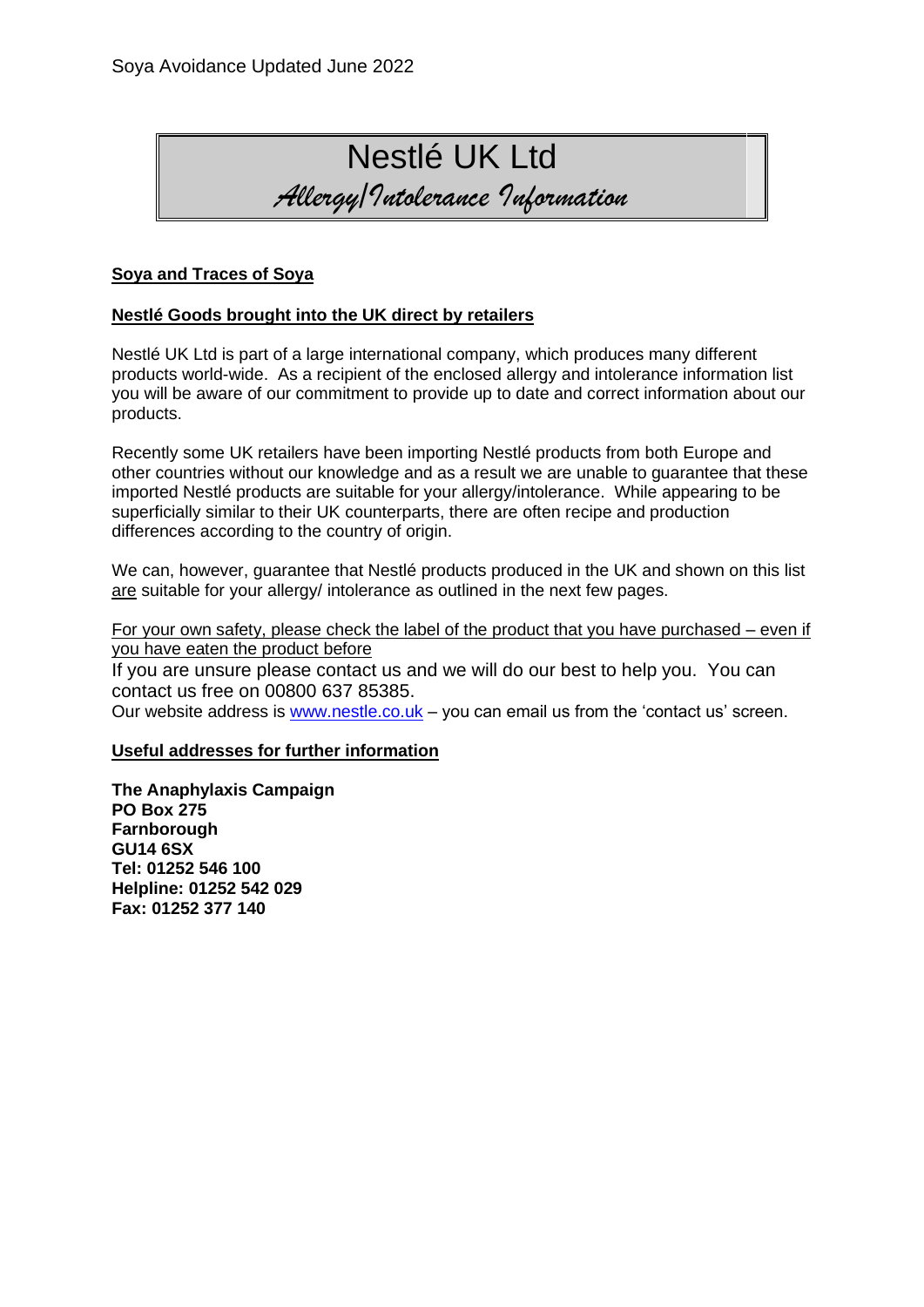# **Soya Avoidance List**

The ingredients used in the manufacture of the products listed below do not contain soya in any form. Products listed in **bold** are recent additions/alterations.

Where soya is used in one of our products this will be declared on the label as an ingredient in the ingredients listing. If the product does not contain soya but has been manufactured in an area where it may have come into contact with soya or soya-containing products, the statement 'may contain soya traces' will be present at the end of the ingredients list.

If you require any further information regarding any of our products, please contact:

Consumer Services, Nestle UK Ltd, Freepost, York, YO91 1XY Tel: 00800 637 85385 Email: [consumer.services@uk.nestle.com](mailto:consumer.services@uk.nestle.com) Please check our website<https://www.nestle.co.uk/en-gb> for regular updates.

| Product                     | Suitable for Soya Avoidance Diet                                                      |
|-----------------------------|---------------------------------------------------------------------------------------|
| <b>Beverages</b>            |                                                                                       |
| Coffeemate                  | Original                                                                              |
|                             | Light                                                                                 |
| Nescafe Alta Rica           | Alta Rica                                                                             |
| Nescafe Azera               | Americano, Intenso, Espresso, Decaff, Latte, Cappuccino,<br>Mocha, Decaff, Flat White |
| Nescafe Azera Nitro         | Americano, Latte                                                                      |
| Nescafe Azera To Go         | Cappuccino, Americano, Latte                                                          |
| Nescafe Black Gold          | <b>Black Gold</b>                                                                     |
| Nescafe Blend 37            | Blend 37                                                                              |
| Nescafe Cap Colombia        | Cap Colombia                                                                          |
| <b>Nescafe Gold Sachets</b> | Latte Caramel                                                                         |
|                             | Latte Vanilla                                                                         |
|                             | Cappuccino Original & Decaff                                                          |
|                             | Latte                                                                                 |
|                             | Mocha                                                                                 |
|                             | Cappuccino Unsweetened                                                                |
|                             | Double Choca Mocha                                                                    |
|                             | <b>Cappuccino Unsweetened Decaff</b>                                                  |
|                             | Latte Irish Cream                                                                     |
|                             | Cappuccino Skinny                                                                     |
|                             | Latte Skinny                                                                          |
|                             | <b>Toffee Nut Latte</b>                                                               |
|                             | Gingerbread Latte                                                                     |
|                             | Oat Latte                                                                             |
|                             | <b>Almond Latte</b>                                                                   |
|                             | <b>Coconut Latte</b>                                                                  |
| <b>Nescafe Dolce Gusto</b>  | Café Lungo                                                                            |
|                             | Espresso Intenso                                                                      |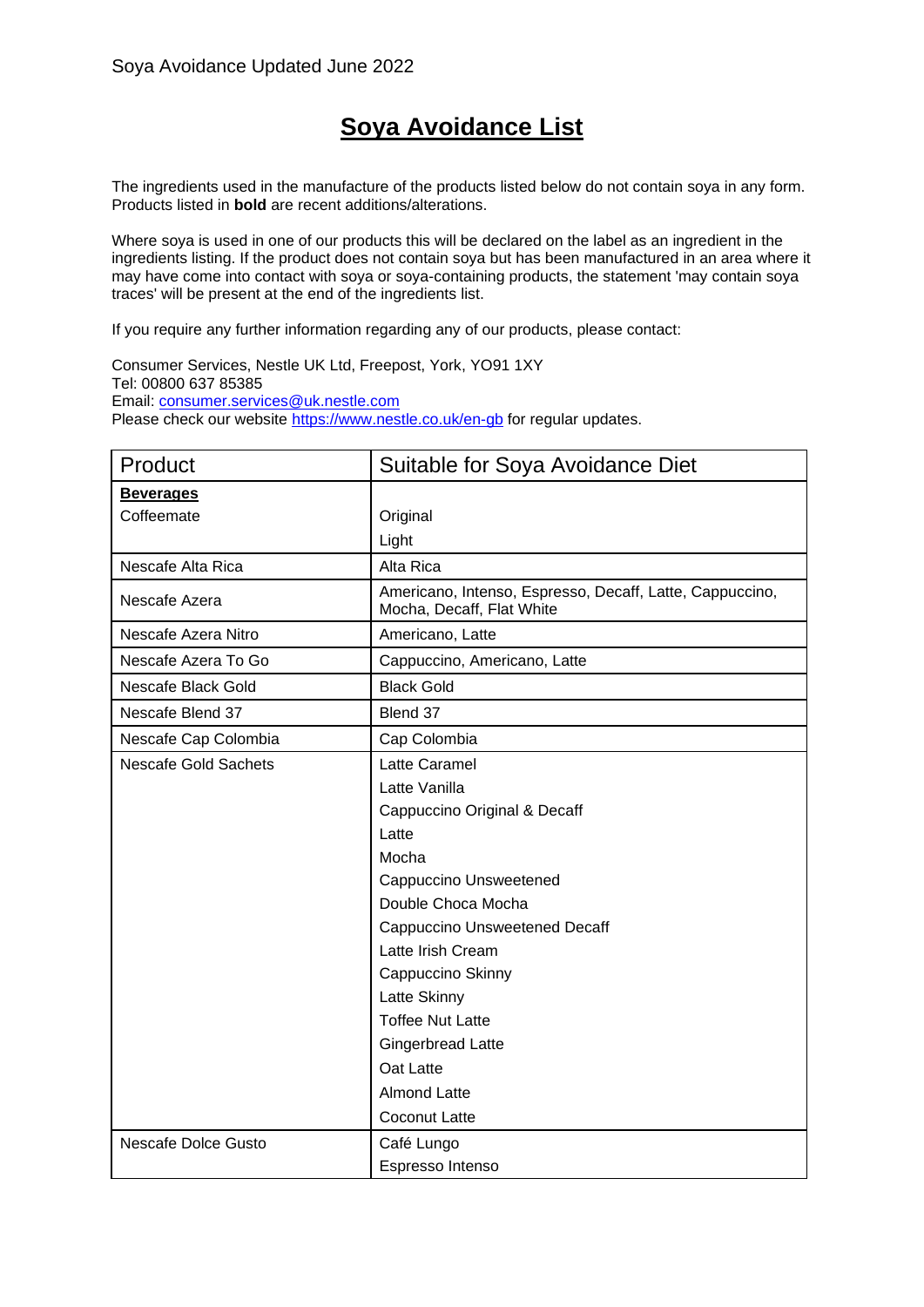|                                          | Espresso                                               |
|------------------------------------------|--------------------------------------------------------|
|                                          | <b>Espresso Decaff</b>                                 |
|                                          | Espresso Ristretto                                     |
|                                          | Espresso Barista                                       |
|                                          | Aroma                                                  |
|                                          | Lungo Mild                                             |
|                                          | Lungo Decaff                                           |
|                                          | Aroma                                                  |
|                                          | Americano                                              |
|                                          | Grande Intenso                                         |
|                                          | Caffe Crema Grande                                     |
|                                          | <b>Almond Flat White</b>                               |
|                                          | <b>Oat Flat White</b>                                  |
|                                          | <b>Coconut Flat White</b>                              |
| <b>Starbucks for Nescafe Dolce Gusto</b> | <b>Blonde Espresso Roast</b>                           |
|                                          | Veranda Blend Americano                                |
|                                          | House Blend Americano                                  |
|                                          | Columbia Espresso                                      |
|                                          | Espresso Roast Espresso                                |
| Nescafe Espresso                         | Espresso                                               |
| <b>Nescafe Fine Blend</b>                | <b>Fine Blend</b>                                      |
| Nescafe Gold Blend                       | Standard, Decaff, Gold Organic                         |
| Nescafe International                    | <b>International Roast</b>                             |
| Nescafe Original                         | Original                                               |
|                                          | Decaff                                                 |
| Nescafe Shakissimo                       | Shakissimo Latte Skinny                                |
|                                          | Shakissimo Espresso                                    |
|                                          | Shakissimo Cappuccino                                  |
| Nescafe 3 in 1                           | Original, strong, extra smooth                         |
| Nescafe 2 in 1                           | Original                                               |
| Nestle Aero                              | Hot Chocolate                                          |
| <b>Starbucks</b>                         | Roast & Ground, Whole Bean                             |
| <b>Starbucks Sachets</b>                 | Cappuccino, Latte, Mocha, Vanilla Latte, Caramel Latte |
| Wunda                                    | <b>Original, Unsweetened</b>                           |

| Confectionery |                                                           |
|---------------|-----------------------------------------------------------|
| Aero          | Aero Peppermint Bubbles                                   |
|               | Aero Milk Chocolate Bubbles                               |
|               | Aero White Chocolate Bubbles                              |
|               | Aero Caramel Bar                                          |
|               | Aero Melts Milk, Caramel, Orange                          |
| After Eight   | After Eight Dark Chocolate Mints                          |
|               | After Eight Bitesize Dark Chocolate Mints (tubes & pouch) |
| Animal Bar    | Animal Bar                                                |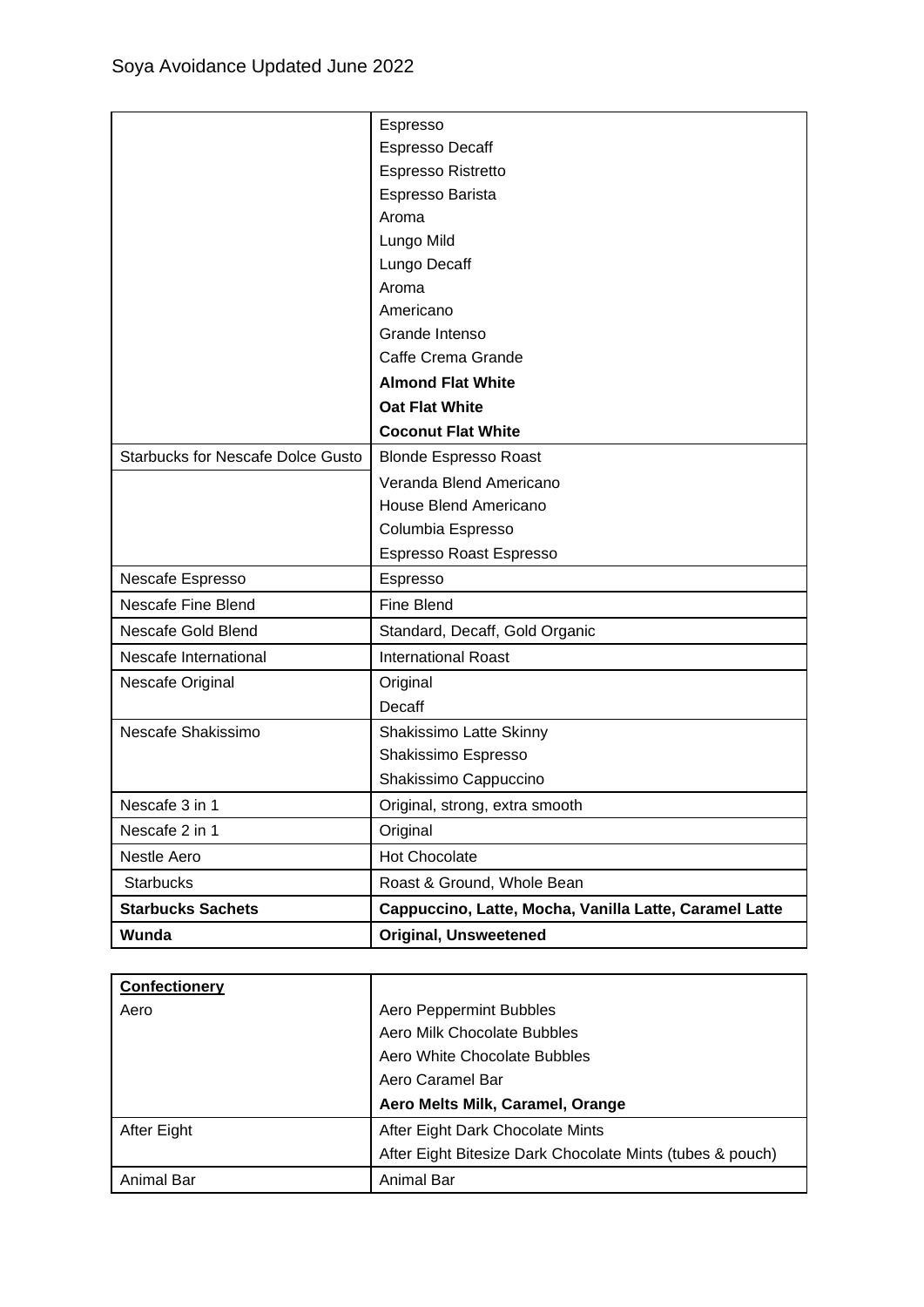| <b>Breakaway</b>       | Breakaway Milk Chocolate Biscuit                                     |
|------------------------|----------------------------------------------------------------------|
|                        | <b>Breakaway Caramac</b>                                             |
| Caramac                | Caramac                                                              |
| Crunch                 | Crunch Milk Chocolate Sharing Block                                  |
| Dairy Box              | Dairy Box                                                            |
| Kit Kat                | KitKat Chunky Peanut Butter Chocolate Bar                            |
|                        | KitKat 2 finger Orange                                               |
|                        | KitKat 2 finger Milk                                                 |
|                        | KitKat 2 finger Dark                                                 |
|                        | KitKat 2 finger Honeycomb                                            |
|                        | KitKat 4 finger Milk                                                 |
|                        | KitKat 4 Finger Orange                                               |
|                        | KitKat Chunky Duo Bar                                                |
|                        | KitKat Chunky Double Caramel Bar                                     |
|                        | KitKat Chunky White                                                  |
|                        | KitKat Chunky More                                                   |
|                        | KitKat Chunky Salted Caramel Popcorn                                 |
|                        | KitKat Bites White, Caramel, Milk                                    |
|                        | <b>KitKat Senses Mix</b>                                             |
| <b>KitKat Pops</b>     | Peanut, corn, chia, Milk                                             |
| KitKat Senses 2 finger | all varieties                                                        |
| <b>Munchies</b>        | Munchies hanging bag, standard tubes                                 |
|                        | Munchies Cookie Dough Pouch Bag                                      |
|                        | Munchies Choc Fudge Pouch Bag                                        |
|                        | <b>Munchies Gingerbread</b>                                          |
| Milkybar               | Milkybar Cookies & Cream Bites                                       |
|                        | Milkybar Buttons and bars                                            |
| Polo                   | Polo Mints Original                                                  |
|                        | Polo Spearmint                                                       |
|                        | Polo Sugar Free Mints                                                |
| <b>Quality Street</b>  | <b>All Quality Street Sweets</b>                                     |
|                        | <b>Quality Street Mint Matchmakers Box</b>                           |
|                        | Quality Street Orange Matchmakers Box                                |
|                        | Quality Street Honeycomb Matchmakers Box                             |
|                        | Quality Street Mini Matchmakers Mint Chocolate Pouch                 |
|                        | Quality Street Salted Caramel Matchmakers Box                        |
|                        | Qaulity Street Intrigue - all flavours                               |
| Rolo                   | Rolo Chocolate Tube, Little Rolo Pouch Bag                           |
| <b>Smarties</b>        | <b>Smarties Tube</b>                                                 |
|                        | <b>Smarties White Tube, Pouch</b>                                    |
|                        | <b>Smarties Milk Chocolate Sharing Block</b><br><b>Mini Smarties</b> |
|                        |                                                                      |
|                        | <b>Smarties Little Bar</b>                                           |
|                        | Smarties Buttons, all varieties                                      |
|                        | <b>Smarties Orange Sharing Block</b>                                 |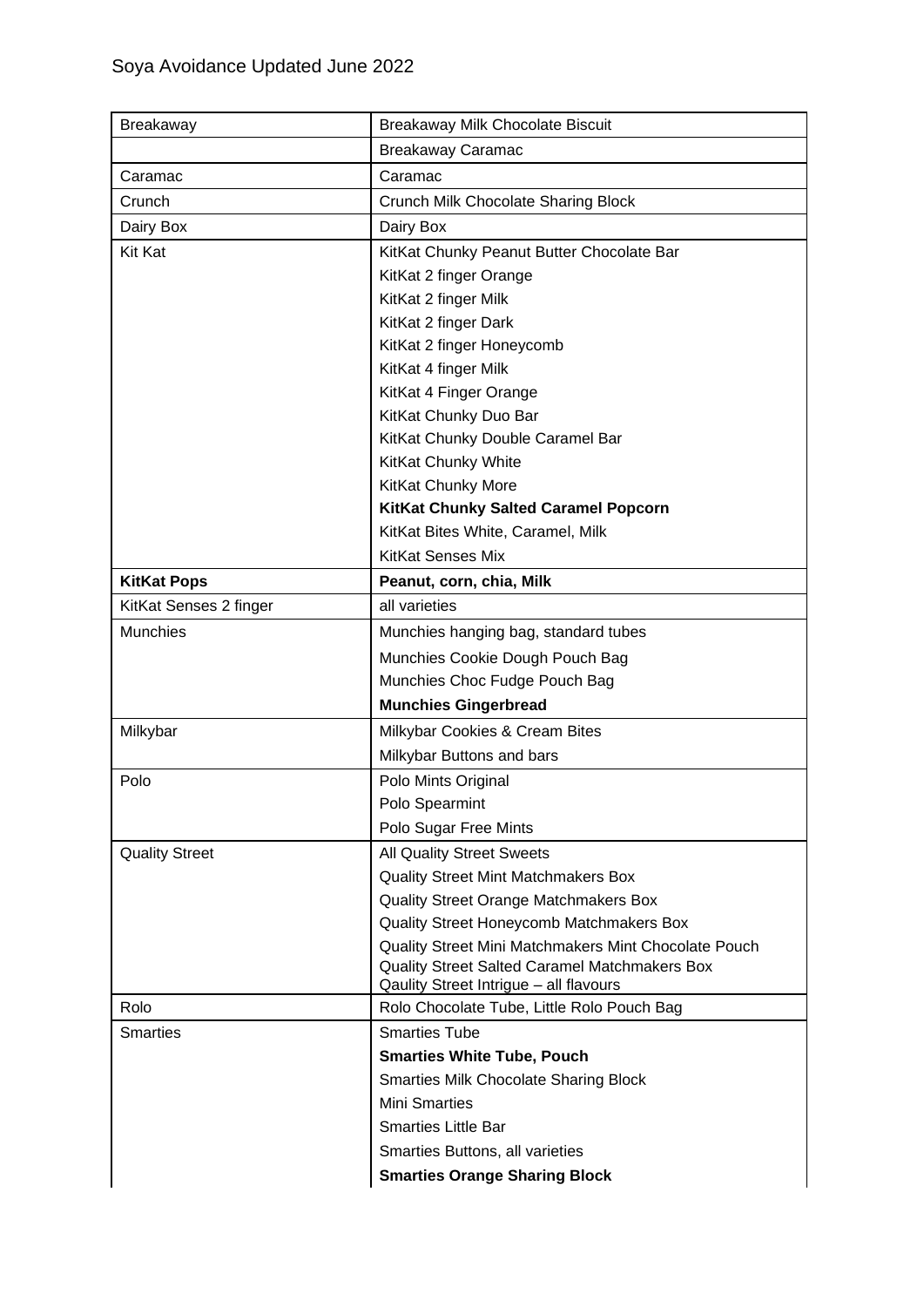|                                | <b>Smarties White Sharing Block</b>                 |
|--------------------------------|-----------------------------------------------------|
| <b>Toffee Crisp</b>            | Toffee Crisp Single Chocolate Bar                   |
|                                | <b>Toffee Crisp Bitesize Chocolate</b>              |
|                                | <b>Toffee Crisp Biscuits</b>                        |
|                                | <b>Toffee Crisp Honeycomb</b>                       |
| <b>Yes! Bars</b>               | Lemon & Quinoa                                      |
| Yorkie                         | Yorkie Milk Chocolate Bar                           |
|                                | Yorkie Raisin & Biscuit Chocolate Bar               |
|                                | Yorkie Milk Duo Chocolate Bar                       |
|                                | Yorkie Raisin & Biscuit Duo Chocolate Bar           |
|                                | Yorkie Milk Chocolate Chunks                        |
|                                | <b>Yorkie Biscuit Bar</b>                           |
|                                | <b>Yorkie Protein</b>                               |
|                                | <b>Yorkie More</b>                                  |
|                                | <b>Yorkie Orange Standard, Duo</b>                  |
| Nestle Whip                    | Whip Classic, Caramel, mint                         |
|                                | Rowntrees Pick & Mix                                |
|                                | <b>Rowntrees Jelly Tots</b>                         |
|                                | <b>Rowntrees Fruit Pastilles</b>                    |
|                                | <b>Rowntrees Fruit Pastilles Dessert</b>            |
|                                | <b>Rowntrees Fruit Gums</b>                         |
| <b>Rowntrees Confectionery</b> | Rowntrees Randoms, Squish'ems, Foamines             |
|                                | <b>Random Sours</b>                                 |
|                                | <b>Randoms Squidgy Swirls</b>                       |
|                                | Rowntrees Randoms 30% less sugar                    |
|                                | Rowntrees Fruit Pastilles Strawberry & Blackcurrant |

| <b>Chilled Meats/Culinary</b> |                             |
|-------------------------------|-----------------------------|
| Herta                         | <b>Classic Frankfurters</b> |
|                               | Jumbo Frankfurters          |
|                               | Chilli Frankfurters         |

| <b>Milks &amp; Creams</b> |                                        |
|---------------------------|----------------------------------------|
| Carnation                 | Evaporated Milk, Light Evaporated Milk |
|                           | Condensed Milk, Light Condensed Milk   |
|                           | Caramel                                |
| <b>Carnation Drizzle</b>  | <b>Original, Caramel</b>               |

| <b>Cerelac Infant Cereal</b> |                             |
|------------------------------|-----------------------------|
| Cerelac                      | <b>Cerelac Mixed Fruits</b> |
|                              | <b>Cerelac Rice</b>         |
|                              | <b>Cerelac Rice Mixed</b>   |
|                              | Vegetable                   |
|                              | Cerelac Rice & Maize        |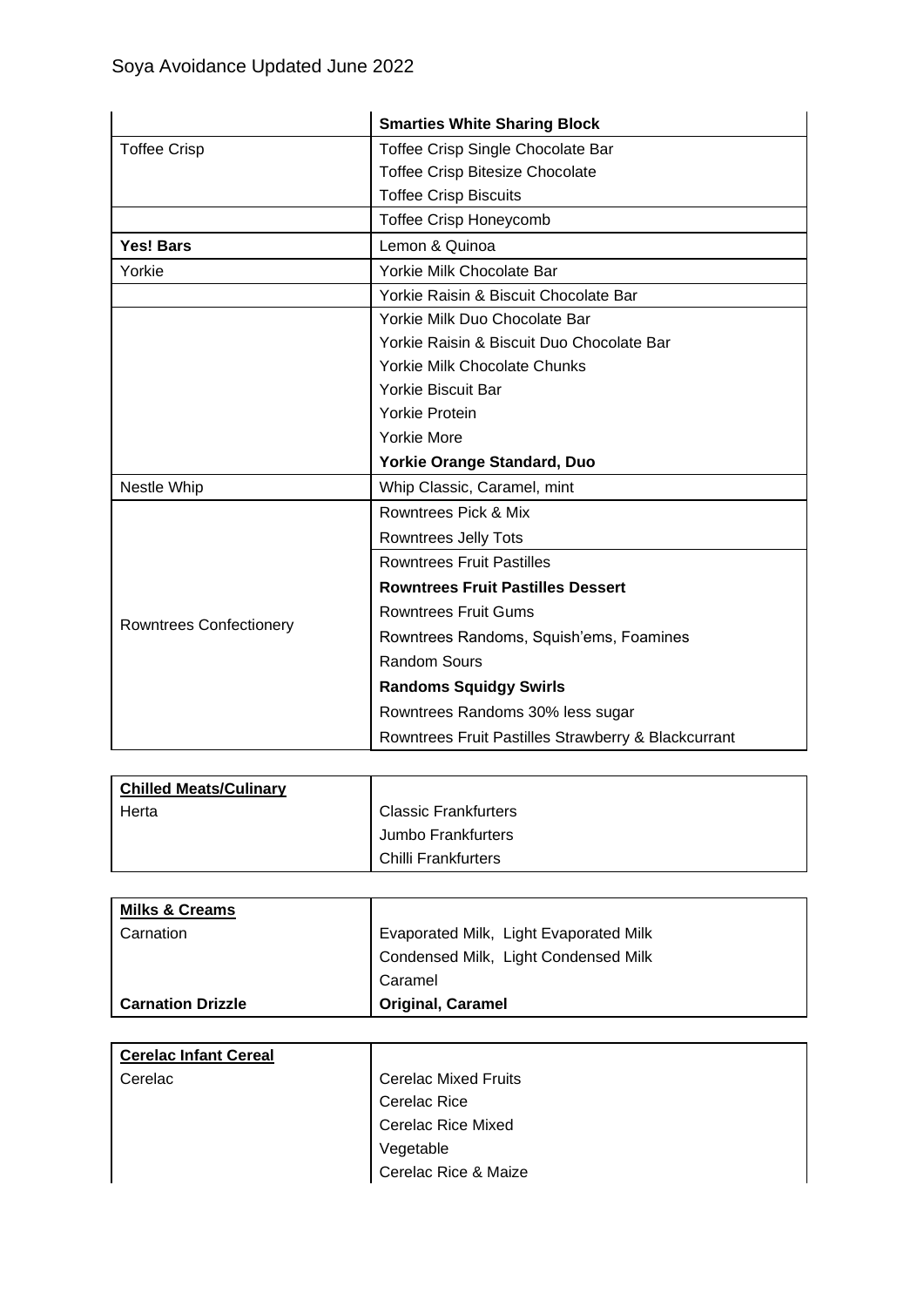|                               | Cerelac Wheat                                                   |
|-------------------------------|-----------------------------------------------------------------|
|                               | Cerelac Honey                                                   |
|                               | Cerelac Banana                                                  |
|                               | Cerelac Apple                                                   |
| <b>Maggi Sauces</b>           | Tamarina                                                        |
|                               | Masala Chilli                                                   |
|                               | Hot & Sweet                                                     |
| <b>Maggi Liquid Seasoning</b> | Original                                                        |
| <b>Mezeast</b>                | Middle Eastern Pomegranate Squeezy Sauce                        |
|                               | <b>Middle Eastern Toum Garlic Squeezy Sauce</b>                 |
|                               | Middle Eastern Harissa Spicy Chilli Cooking Paste               |
|                               | Middle Eastern Muhammara Walnut Tomato Paprika<br><b>Spread</b> |

| <b>Nutritional Supplements</b> |               |
|--------------------------------|---------------|
| Meritene Soup                  | All varieties |
|                                |               |

| Yogurts, Fromage Frais |                                                      |
|------------------------|------------------------------------------------------|
| & Desserts             |                                                      |
| Aero                   | <b>Chocolate Creations</b>                           |
|                        | Aero Heavenly Caramel Pecan Mousse                   |
| After Eight            | Mousse with Chocolate Layers                         |
| Angry Birds            | <b>Strawberry Yogurt</b>                             |
| <b>Lindhals Kvarg</b>  | Natural, Vanilla, Raspberry, Coconut, Stracciatella  |
|                        | Blueberry & Vanilla, banoffee                        |
| La Laitiere            | Crème Egg Dessert                                    |
| Munch Bunch            | All varieties of Munch Bunch yoghurt                 |
|                        | Double Up Strawberry & Chocolate                     |
|                        | Double Up Strawberry & Peach                         |
|                        | Strawberry/Raspberry Fromage Frais 30% Reduced Sugar |
|                        | Strawberry/Banana Fromage Frais 30% Reduced Sugar    |
|                        | Jelly Delight Blackcurrant/Raspberry                 |
|                        | Munch Bunch Squashums Fruit Pouches                  |
|                        | Squashums Strawberry Fromage Frais Pouch             |
|                        | Squashums Raspberry Fromage Frais Pouch              |
|                        | Squashums Strawberry Drink                           |
|                        | Huge Tubes Strawberry, Raspberry, Banana             |
|                        | <b>Fruit Puree</b>                                   |
| Nesquik                | Nesquik Choc Pot                                     |
|                        | Fromage Frais                                        |
|                        | <b>Strawberry Slice</b>                              |
|                        | Ready To Drink Chocolate                             |